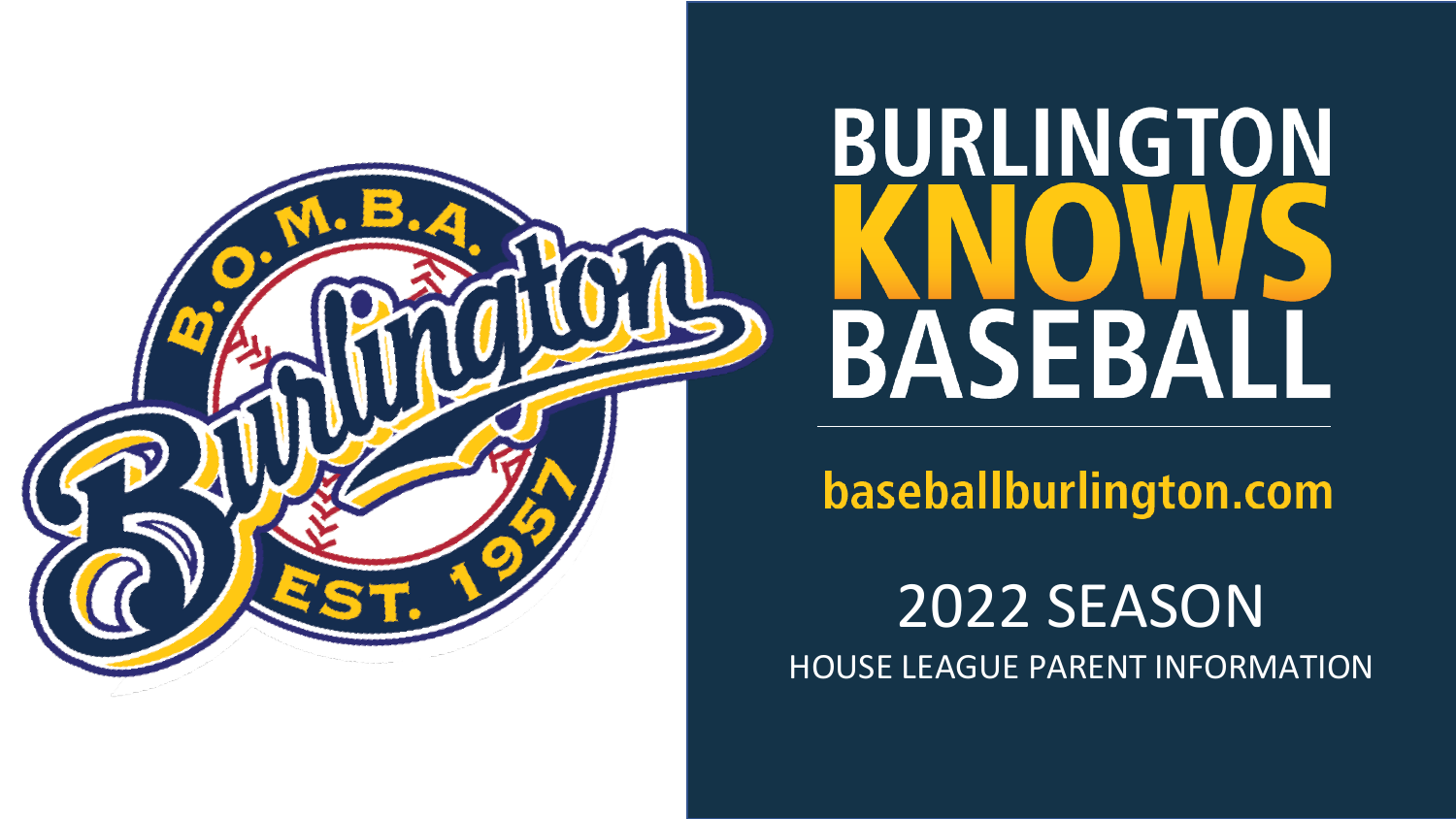# Agenda

- 1. President's Address
- 2. Our Volunteers
- 3. BOMBA's 2022 Teams
- 4. Gift of Giving Back Batting out Hunger
- 5. Key Dates
- 6. Equipment
- 7. Umpires
- 8. The Yard
- 9. Questions? Pls e-mail your division convenor; contact info found under Contact Us Tab at www.baseballburlington.com

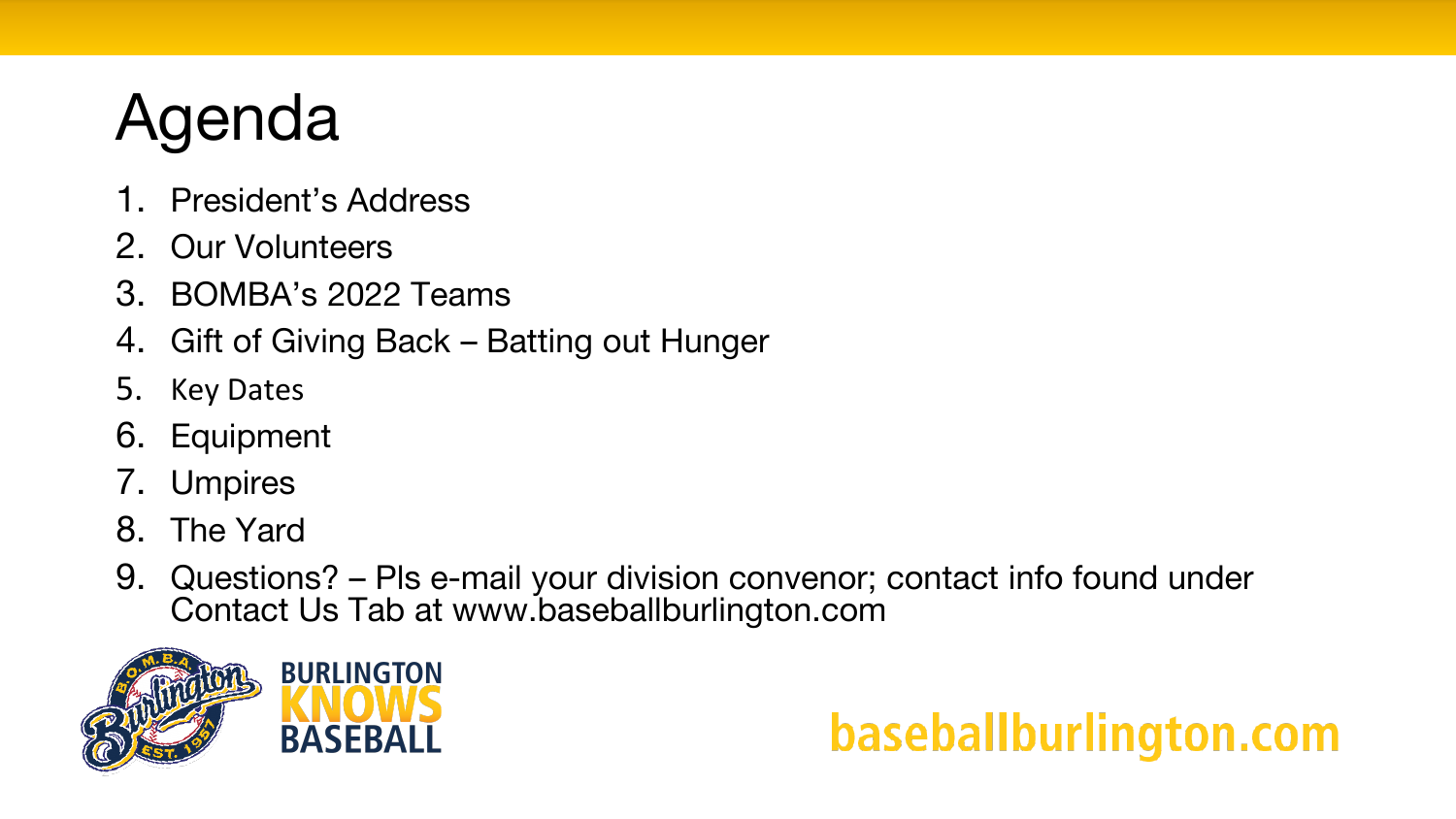#### President's Address

Welcome to the 2022 baseball season. It looks like we are going to have as normal a season as we can possibly have, given all that we have endured with the Pandemic over the last two years. A huge thank you to all players, coaches, umpires, family members and volunteers who helped us get through 2020 and 2021.

We have 86 House League, Challenger and Select teams participating in BOMBA this Summer and we are ready for baseball!

Let's all work together to make this the most memorable season, in a positive way. Wishing all of you a healthy, competitive, and most of all, a FUN 2022 season!

Let's Play Ball!

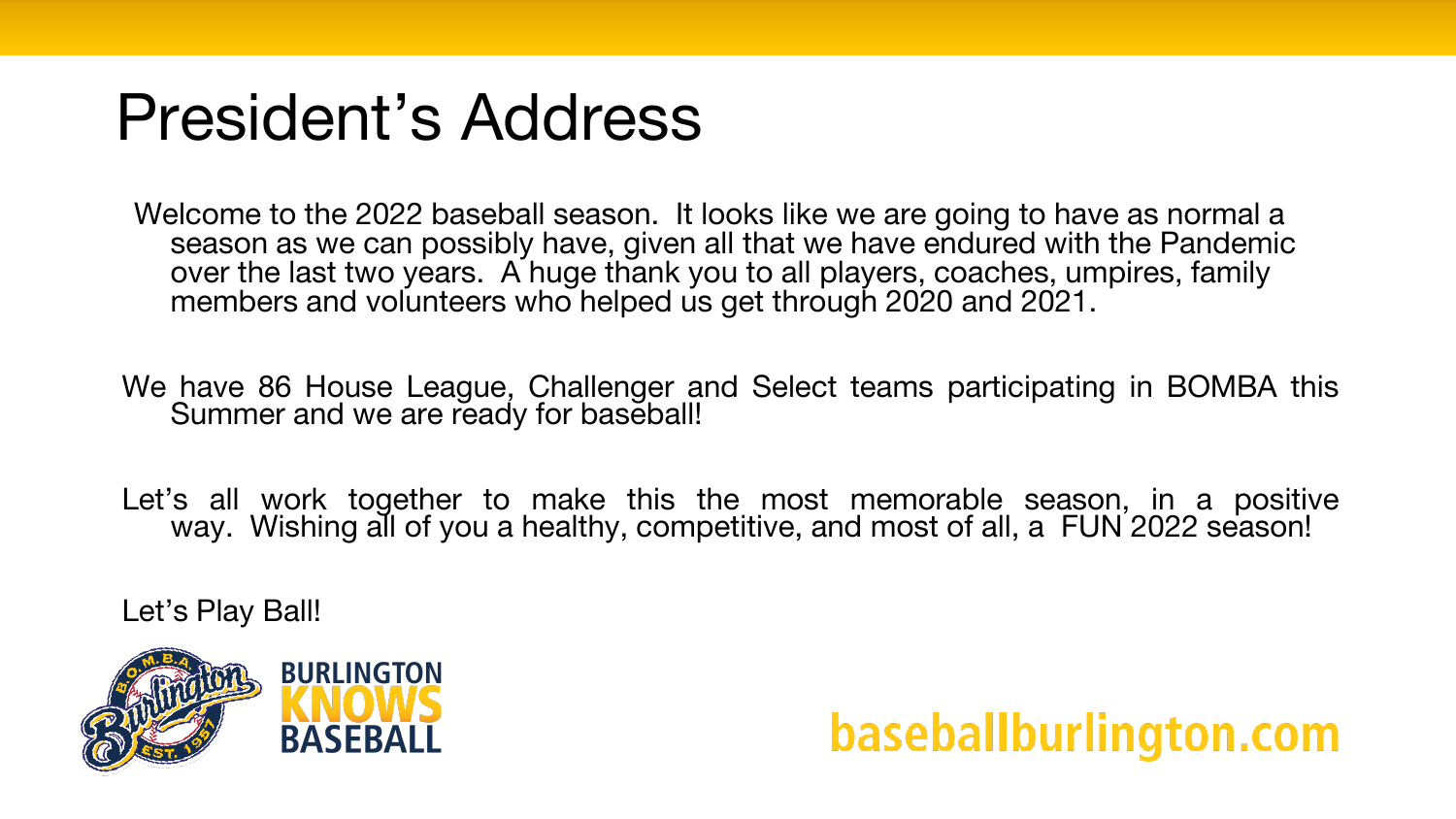#### Our Volunteers

President – Dave Margetts Past President – Paolo Mari Vice President – Cheryl Cartwright Secretary – Brenda Macdonald Umpire-in-Chief – Josh Hunter Scheduler – Hayden Stam

Convenor Jr & Sr T-Ball, – Tania LaRoche Director and Convenor Jr & Sr Coach Pitch – Doug McCoy Director and Convenor Rookie Ball –Bert VandenNoort/Jen Duguay Director and Convenor Mosquito – Todd Fleming Director and Convenor Pee Wee – Marnie Ellis/Bert VandenNoort Convenor Bantam & Midget – Cheryl Cartwright Convenors Challenger Baseball – Meghan Saundercook/Zack Shaban



**In 2022 we will have a total of 110 teams in REP, House League, Select and Challenger Baseball**

**That's over 1,335 athletes playing youth baseball!**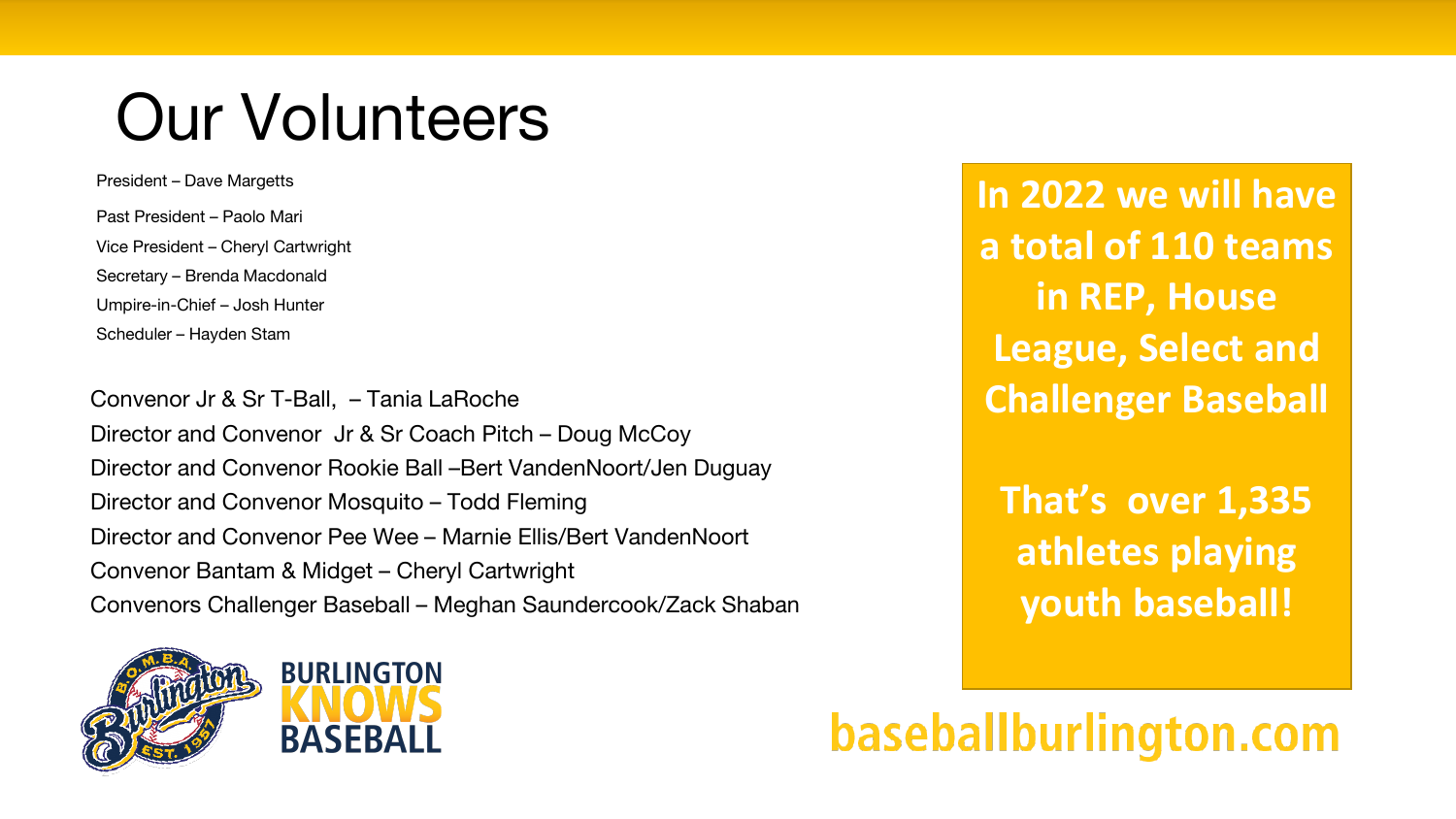#### Our Volunteers Cont'd

Director Special Events, – Tania Lee Director at Large – Brad Moscato Director Concessions – Sue Boye REP Directors: Peter Maj, Linda Laugesen, Paul Eastwood, Frank Cardamone, Tania Gibson

Equipment Manager – Ralph Baughman Summer Camp Instructors: Maclean Van Raay,

Colin Heron, Nicolas Velocci (McMaster University Students & Baseball Players)



**Registration for Summer Baseball Camp is now open at www.baseballburlington.com**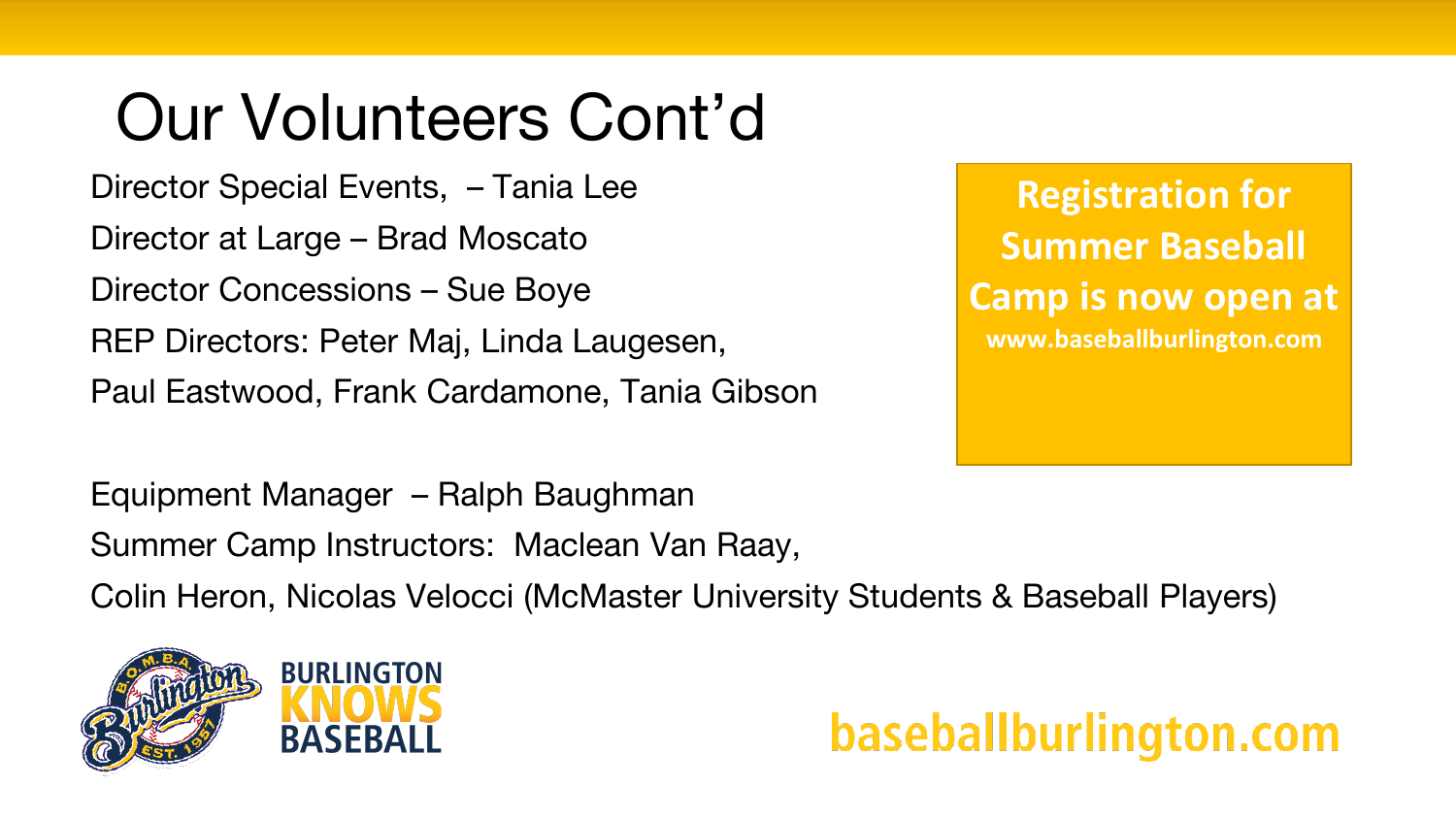### 2022 House League Teams

| <b>Division</b>           | <b>Number of Teams</b> |
|---------------------------|------------------------|
| <b>Junior T-Ball</b>      | 10                     |
| <b>Senior T-Ball</b>      | 10                     |
| <b>Junior Coach Pitch</b> | 10                     |
| <b>Senior Coach Pitch</b> | 10                     |
| <b>Rookie Ball</b>        | 14                     |
| Mosquito                  | 10                     |
| <b>Pee Wee</b>            | 8                      |
| <b>Bantam</b>             | $\overline{7}$         |
| <b>Midget</b>             | 5                      |
| Challenger                | $\overline{2}$         |

**Parent Volunteers are always welcome to help as team leaders for the younger divisions**



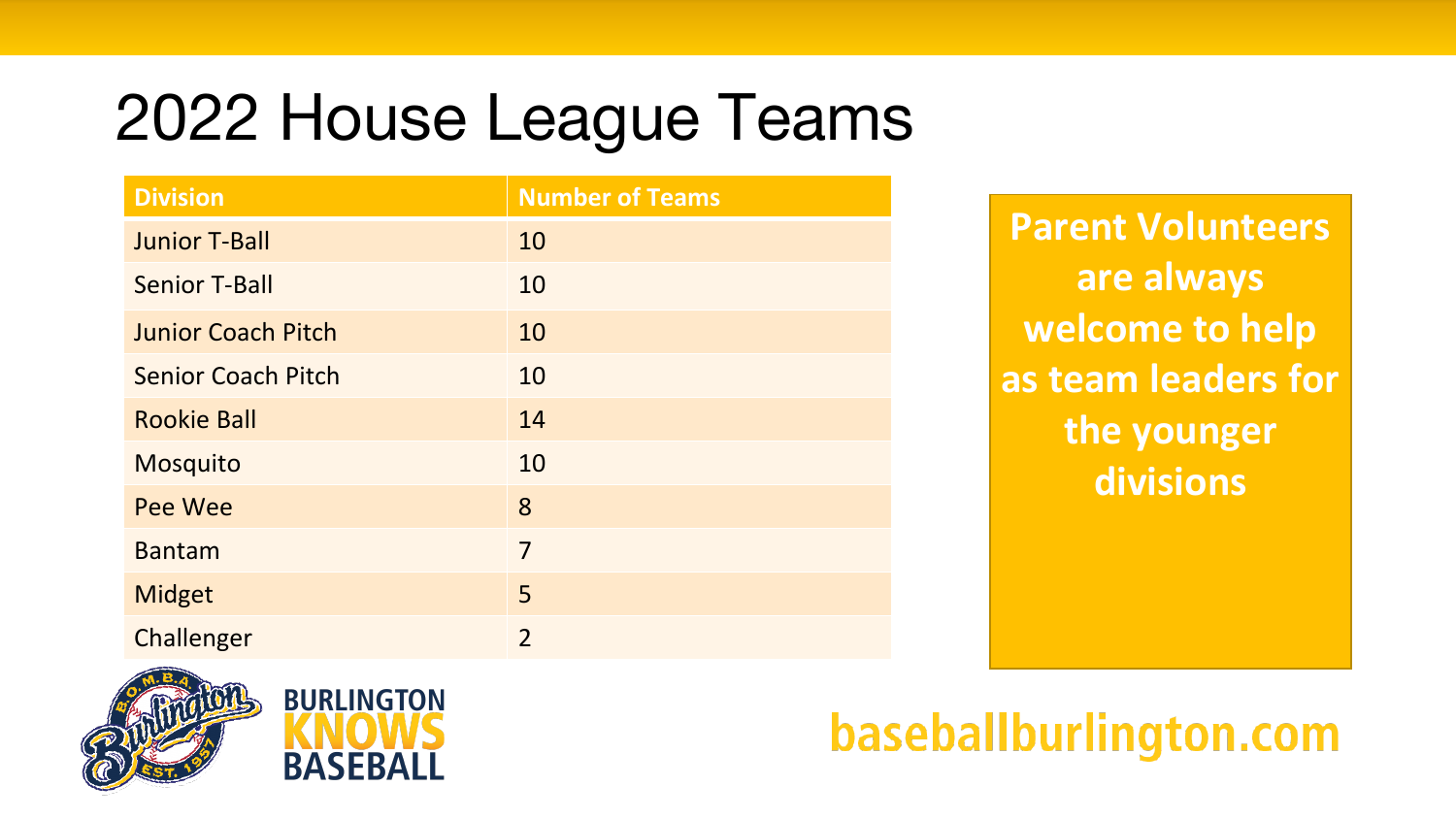#### Gift of Giving Back – Batting Out Hunger

Did you know that Burlington has MANY families that rely on the Salvation Army food bank each week? They provide a wonderful service for those less fortunate than we are. The summer months see their shelves run quite empty and they have a huge need for donations, this is where BOMBA is going to help!

The Salvation Army and Food Bank will have a truck on Picture Day collecting Food Donations throughout the day. – **JUNE 4th and 5th at Nelson High School**

In 2019, BOMBA families, coaches, players and volunteers raised 35,000 lbs for our community!

Please give what you can. BIG or SMALL donations are all welcomed.



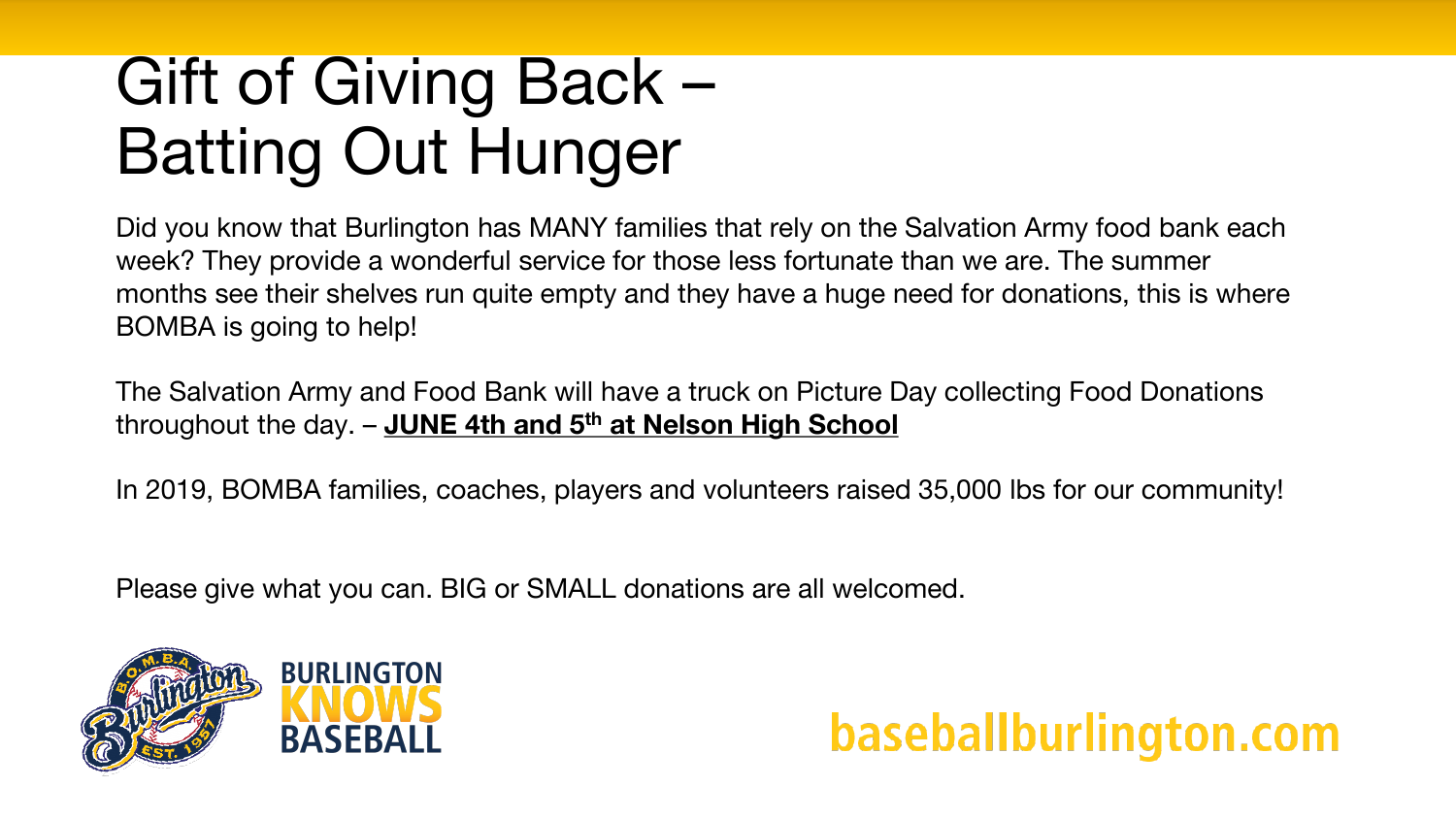#### KEY DATES

**Uniform and Team Equipment pick up by coaches - \*Week of May 2nd \* Coach will contact player's parent(s) in the week that follows Season Start** – **During the week of May 10th**

**Photo Day/Food Drive - June 4th and 5th Nelson High School**

**All Star Day** (Sr. coach pitch and older) – **July 9th**

**Fun Day-end of season** for Challenger, Jr Tball, Sr Tball, Jr coach pitch - **July 16th**

**Championship day - August 6th (SCP, Mosq. PW, Bantam, Midget) RB -TBD**

**End of year awards banquet - September 10th**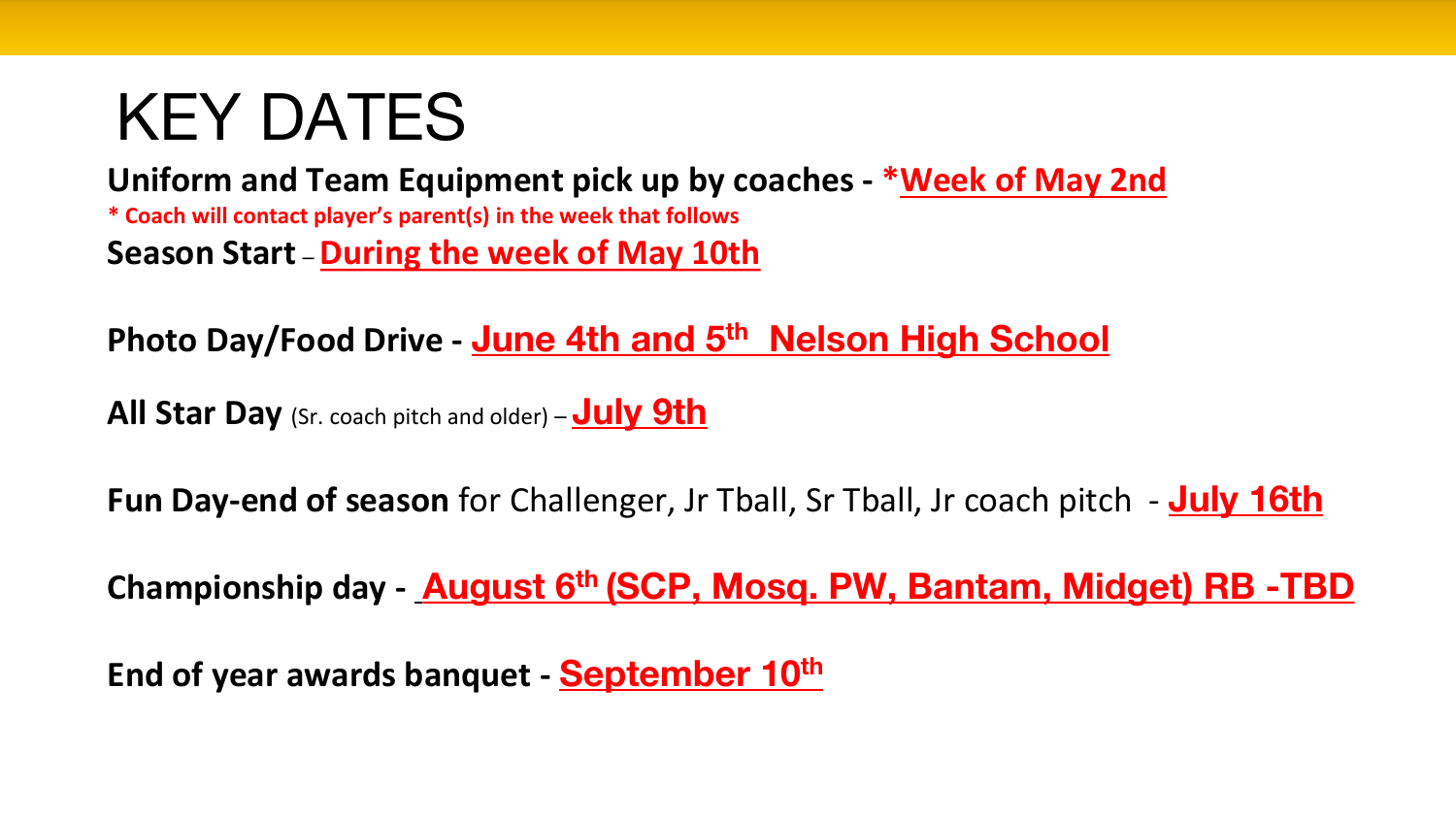## Equipment **Equipment**

#### **Team Bag Includes**

- Team Bats
- Catcher's Equipment
- Baseballs

#### **Equipment Box Includes**

- Bases
- Pitching Rubber
- Rookie Ball Machine and Generator



#### **Registration Covers:**

- Jr. & Sr. T-Ball and Jr. Coach Pitch
- Team Shirt
- Baseball Cap
- Sr. Coach Pitch, Rookie Ball, Mosquito and Peewee
- Team Shirt
- Baseball Cap
- Baseball Pants
- Socks

Bantam and Midget

• All of the above  $+$  Belt

#### **Player Requires:**

- Glove
- Protective Equipment
- Running Shoes or Cleats
- Batting Helmet and (optional) own Bat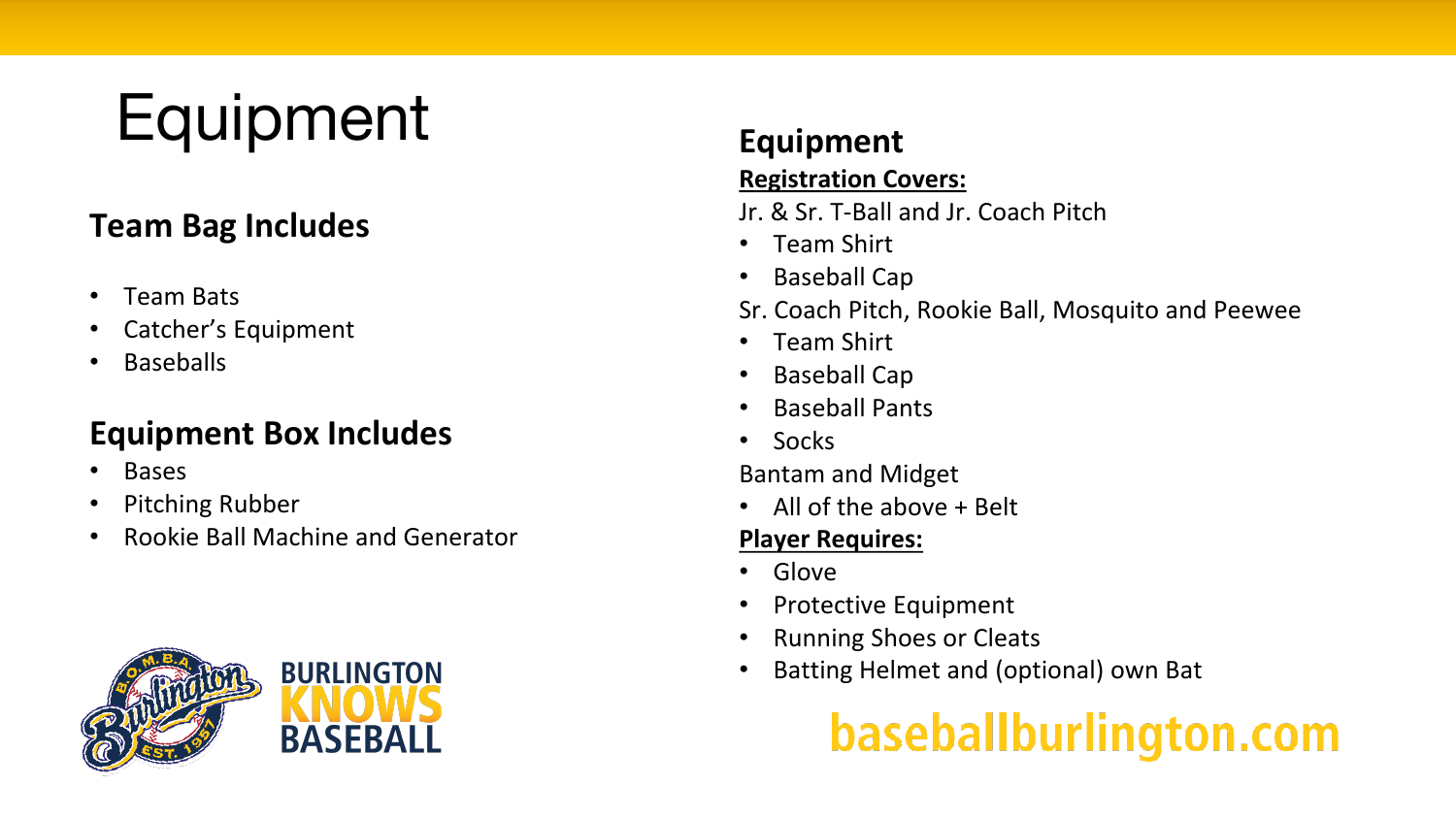#### Where we get gear



- BAT FITTINGS / EQUIPMENT
- TRAINING EQUIPMENT
- EXPERT ADVICE
- OAKVILLE LOCATION

450 S Service Rd W, Oakville, ON L6K 2H4

www.sourceforsports.com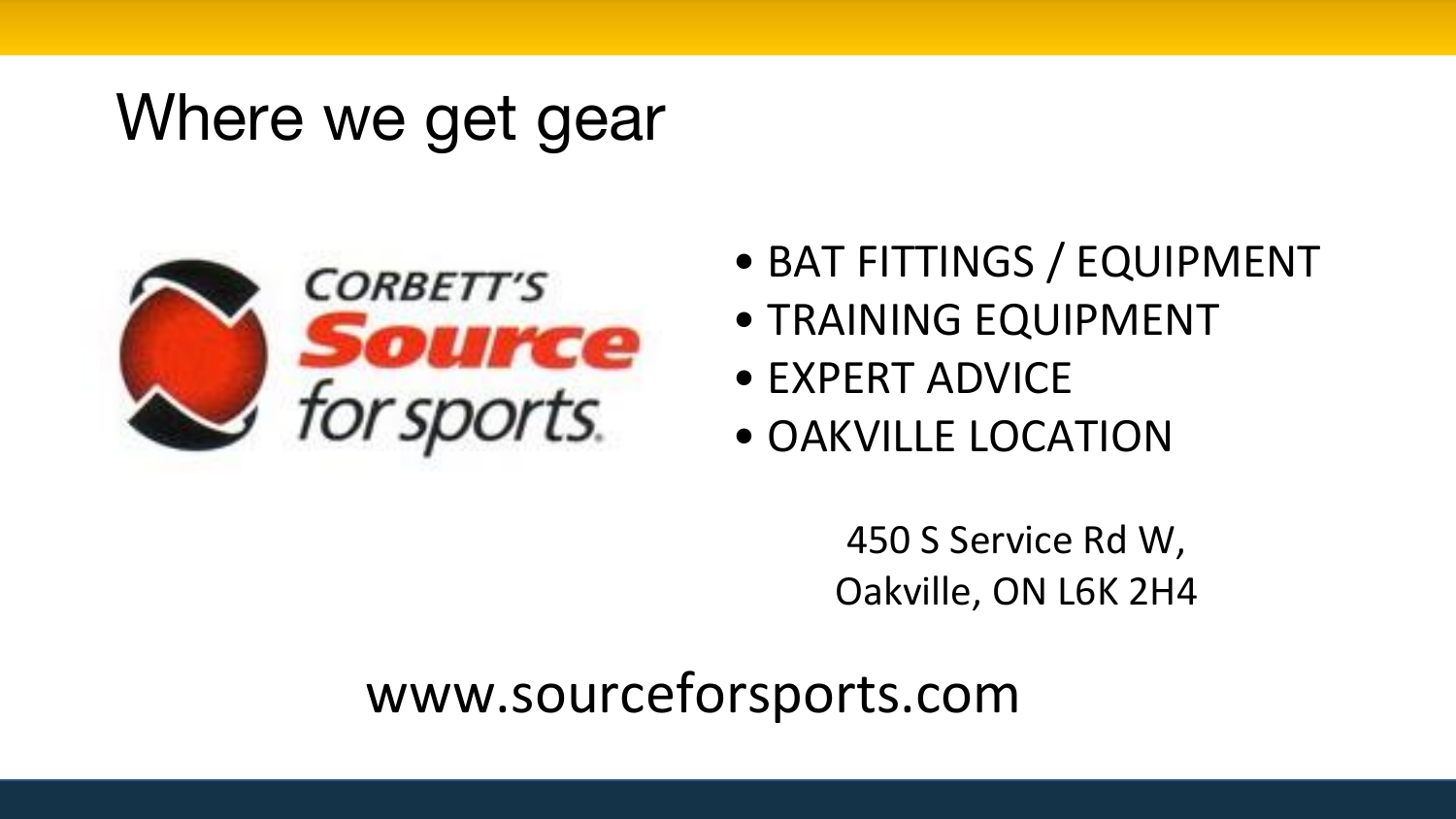# Umpires

- **Respect all umpires**  many of our umpires are players themselves, who are learning too, and are doing their job the best they can so that games can be played safely and fairly.
- We will do our best to ensure umpires are assigned to all HL games – if umpires are not available, you can still play an exhibition game.
- We always welcome more umpires please have anyone interested contact Josh Hunter at [umpireinchief@baseballburlington.com.](mailto:umpireinchief@baseballburlington.com)



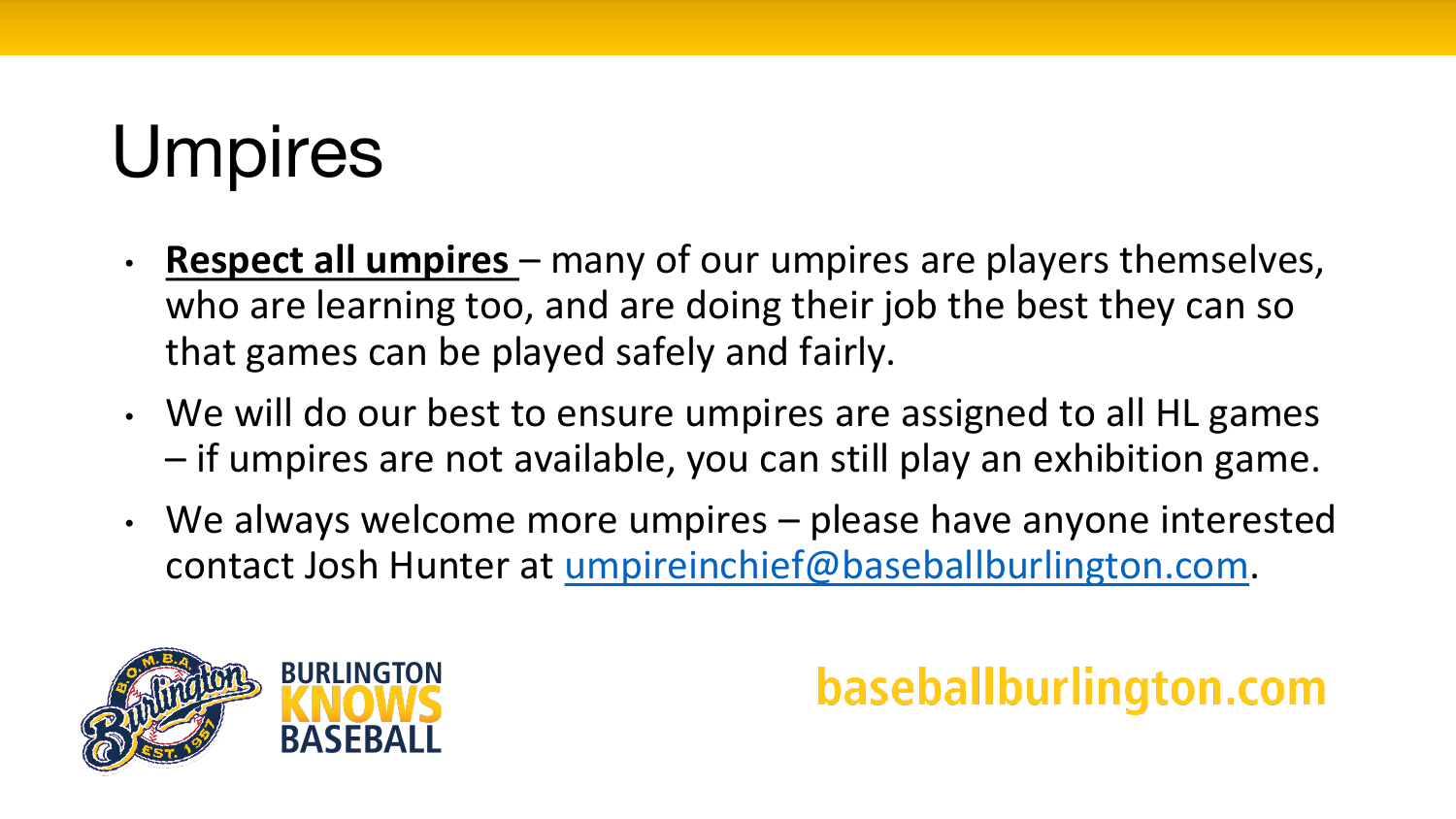#### THE SAIR **BASEBALL DEVELOPMENT FACILITY**

- 18,000 sq ft. facility
- Modular training facility
- Multiple cages with pitching machines
- Classroom rentals
- Lunchroom
- Change room
- Cage rentals
- Velocity and video assessment bays